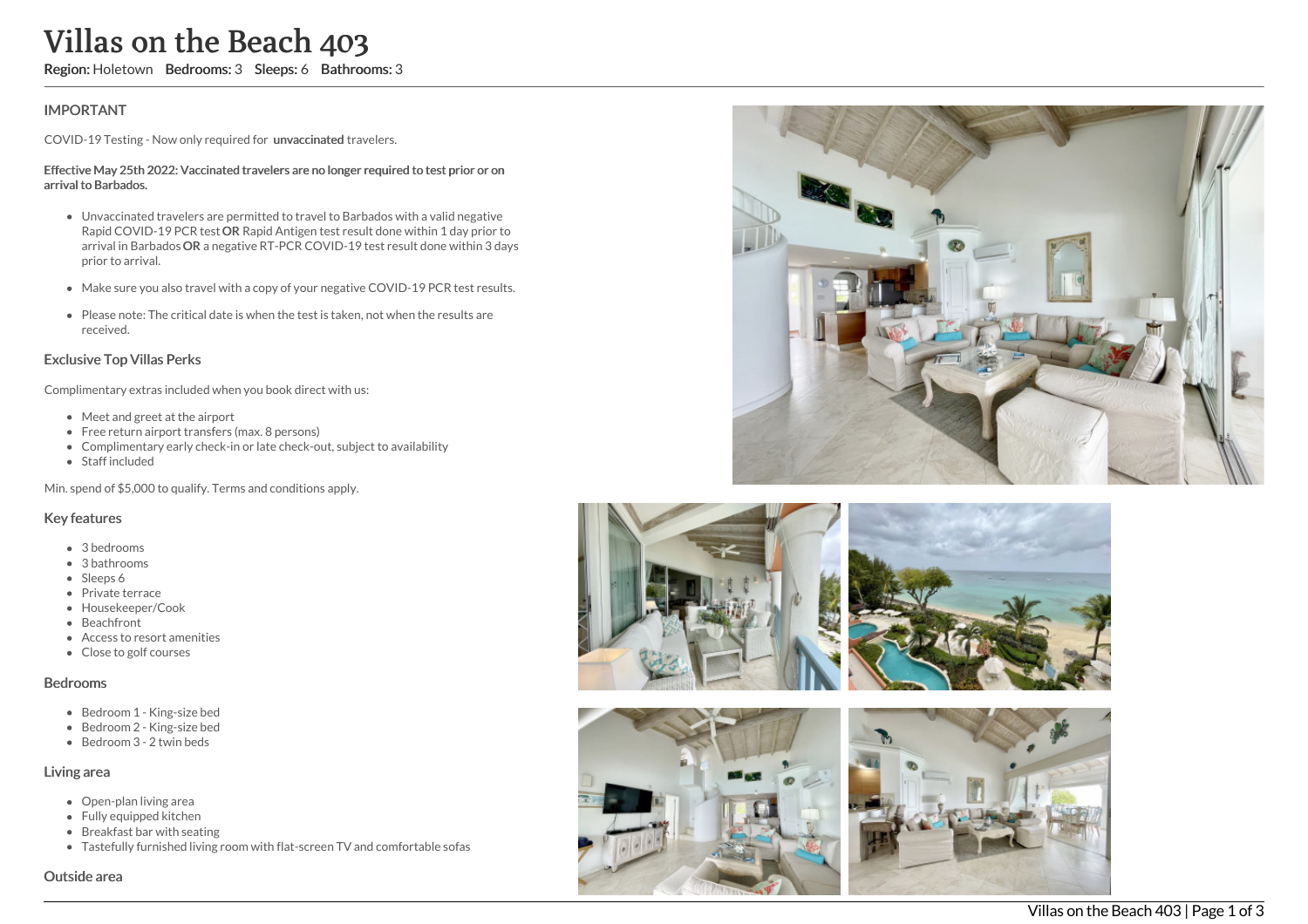- Sunloungers
- Covered terrace
- Alfresco dining area
- Outdoor lounge area
- Landscaped gardens

## Home entertainment

Flat-screen TV in living area

## General

- Air conditioning in bedrooms
- Ceiling fans throughout
- Complimentary wifi
- Bedding and towels included
- Private parking
- Iron and ironing board
- Safe

## **Staff**

- Cook/Housekeeper
- On-site security

## Resort amenities

- Communal pool
- On-site gym